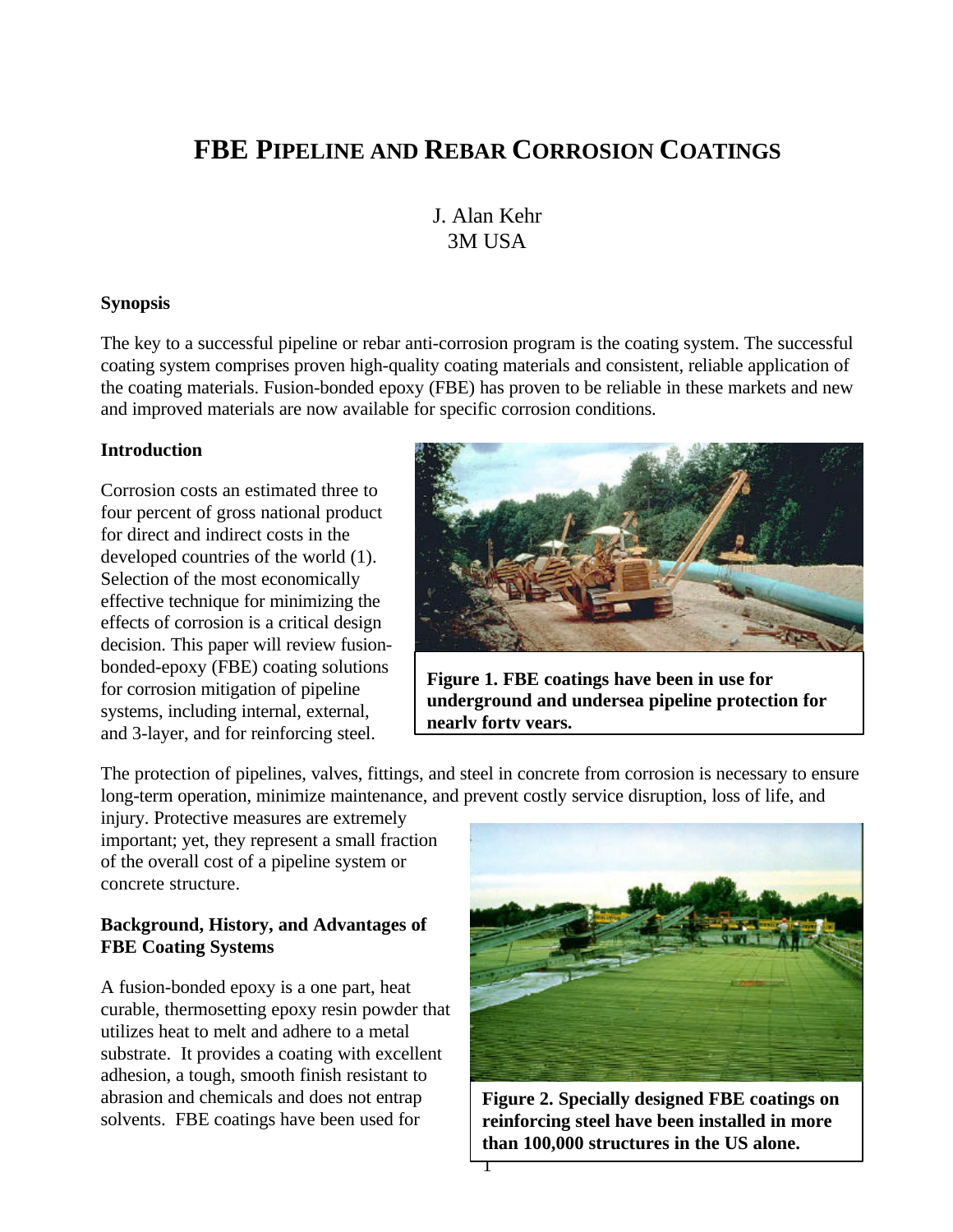pipeline corrosion mitigation since 1960 on over one hundred thousand kilometers of coated pipe installed around the world. FBE coatings on reinforcing steel have been utilized since 1972 in over one

hundred thousand concrete structures in North America alone.

#### **EXTERNAL PIPE COATING**

There are a number of factors to consider when selecting an external pipeline coating (2, 3) including:

- Physical and chemical stability.
- Resistance to soil stress.
- Adhesion and resistance to impact.
- Resistance to cathodic disbonding.

**FBE AS MONOLITHIC COATING:** Fusionbonded-epoxy coatings have good chemical resistance, do not shield the pipe from cathodic protection, and there are no known



cases of stress-corrosion cracking (SCC) of pipe coated with FBE. Although the coating is tough, when installation damage occurs, it is readily detected and repaired. Field application of FBE coating on girth welds provides the same level of performance quality as the plant-applied materials—the pipeline can be protected with the same coating from end to end.

3M introduced the first fusion-bonded-epoxy coating for pipeline corrosion protection in 1960. Typically, coatings have been single-coat materials applied in a thickness range of 300  $\mu$ m to 450  $\mu$ m. To enhance specific performance properties, pipeline owners sometime specify increased coating thickness—as high as1000 µm. This thickness increase improves high-temperature cathodic-

disbondment and damage resistance.

FBE standalone coatings are an excellent choice when good construction and installation practices are in use, the backfill is non-rocky, and the operating temperature is below 65°C.

**FBE AS DUAL COATING:** Two-layer FBE systems utilize the application of a second coating on top of the base coating; the top FBE coating material is applied during the melt stage (pre-gelation) of the first coating. This produces an intimate chemical bond between the layers. Each layer can be designed to impart specific characteristics that combine to produce performance results that significantly exceed those of a single coating.

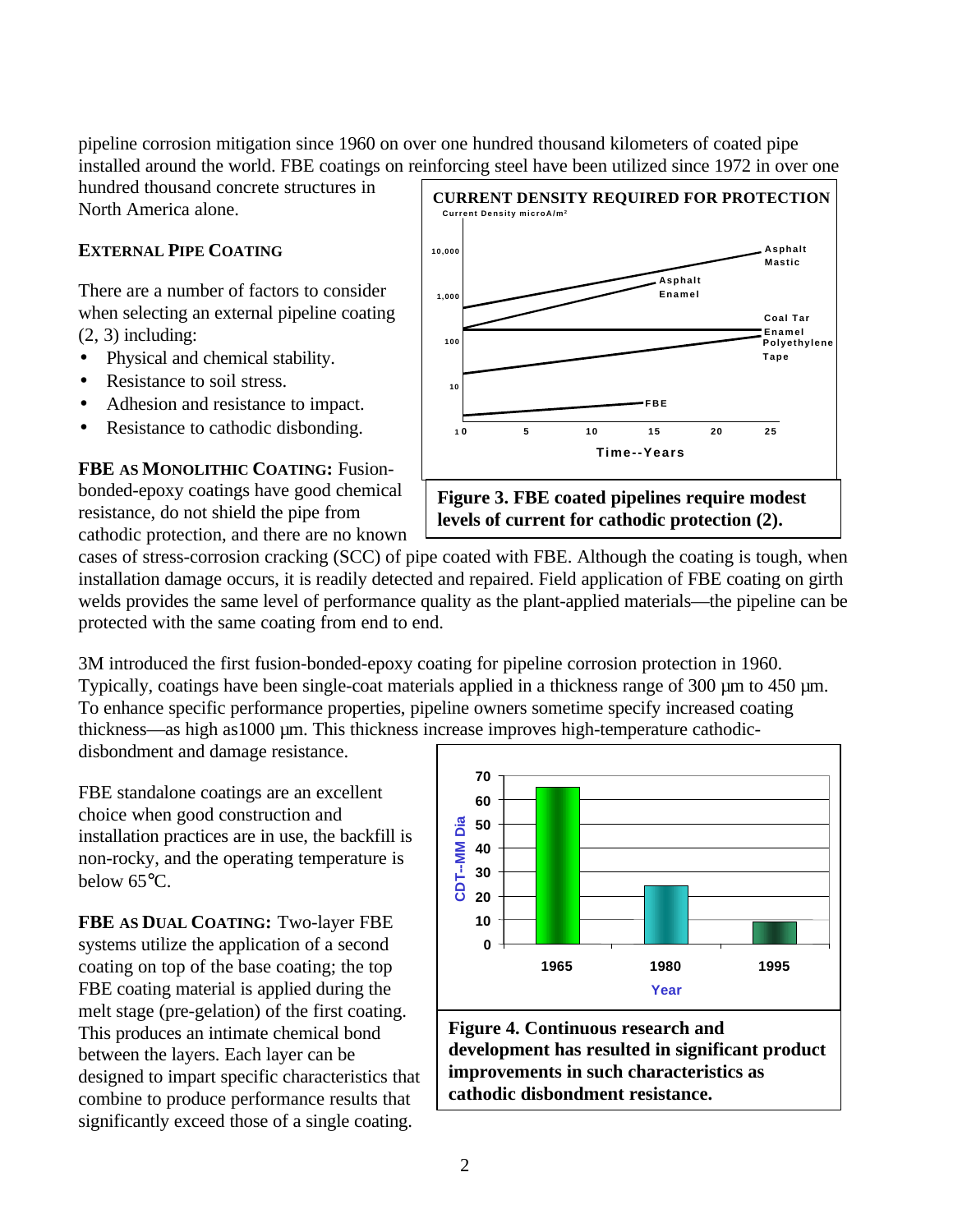An example is a topcoat incorporating a closed-cell structure that acts as an impact absorber and imparts damage resistance to protect the primary corrosion coating from perforation and ensuing

cathodic disbondment. Flexibility for field bending is also maintained. This system passes 3-layer specification requirements for impact resistance.

A significant advantage of multilayer technology is that unique characteristics can be developed by selection of different coating layers. That means the system performance can be greatly modified depending on the chemistry, characteristics and variations of the primary and secondary coatings.

Using specifically designed coating layers combined with increased coating thickness can dramatically improve cathodicdisbondment performance, especially at high operating temperatures. A combination utilizing an adhesion-enhanced basecoat with **MultiLayer FBE Coating Example FBE top coat with closed-cell structure provides impact and water penetration resistance FBE primary coat with advanced adhesion retention technology provides improved cathodic disbondment properties Figure 5. Use of two or more layers of FBE creates the opportunity to significantly enhance performance characteristics.**

a thick layer of closed cell topcoat provides high temperature performance with significantly improved cathodic disbondment and impact resistance. Other systems are designed to improve abrasion and gouge

resistance. Another provides a rough surface for improved friction.

Abrasion resistant dual-layer FBE systems make good choices when pipe will be installed via a boring operation or if rough construction practices and terrain will be detrimental to the coating. A friction reducing coating can be employed if concrete is used to provide negative buoyancy. Other dual coating systems can be used to for operating temperature up to 110°C.

**FBE AS PRIMARY COATING FOR 3-LAYER SYSTEM**: Fusionbonded epoxy coating is well established as a cost-effective solution to pipeline corrosion protection. High internal strength and excellent adhesion to steel ensures good cathodic-disbondment resistance. One drawback is that excessive damage during installation may result in higher repair and cathodic-protection costs. Polyolefins provide excellent impact damage resistance. They also have low water permeation properties that are useful at high operating temperatures. Polypropylene, with its high softening point, is especially beneficial for high-temperature pipelines.



**Figure 6. A significant advantage of FBE coating systems is that the same materials can be used on the girthweld as on the rest of the pipe.**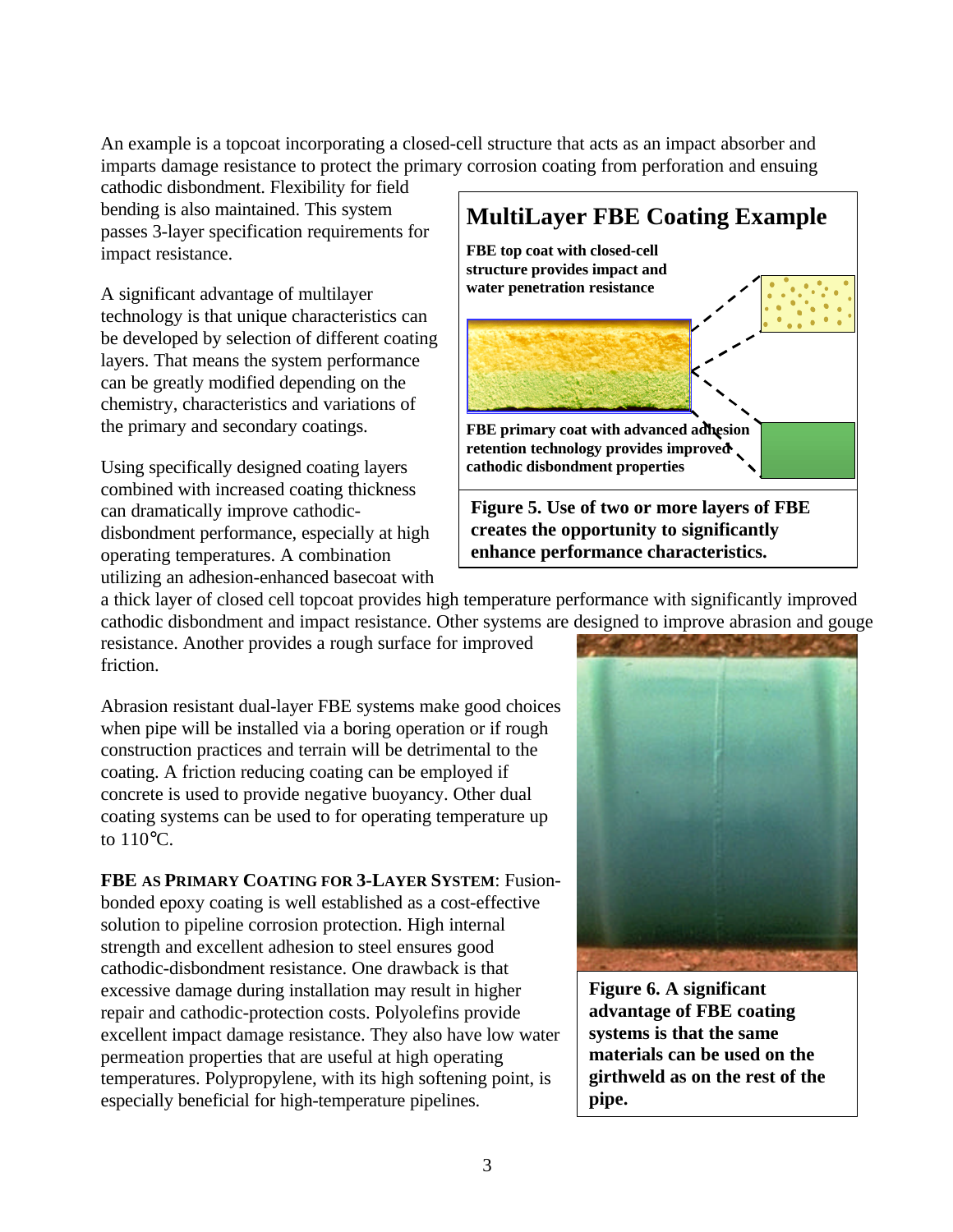Three-layer external pipe-coating systems utilize FBE as the primary corrosion coating. Polyolefins have

no polarity to 'wet' and do not adhere to steel. Combining the 'polar' epoxy with the 'non-polar' polyolefin combines the positive properties of both materials. An intermediate adhesive layer of modified polyolefin bonds the epoxy to the polyolefin. This adhesive contains polar groups grafted onto the carbon-bond spine of the polyolefin. The polar groups react with the epoxy. The polyolefin is compatible and bonds to the unmodified polyolefin topcoat.

Three-layer polyolefin coatings are good choices when extraordinary coating damage is probable. A polypropylene 3-layer system is a good selection if the operating temperature is expected to be above 110°C.



**Figure 7. Three-layer polyolefin coating systems utilize FBE as the primary corrosion barrier.**

## **FBE AS INTERNAL PIPE COATING**

Internal plastic coatings have been used in downhole tubulars for almost fifty years (4). New technology is improving the operating temperature and chemical resistance windows for FBE coatings. For best performance, the thickness is normally in the four hundred microns and above range. The coating is applied in one operation. A key factor for the increasing use of FBEs as internal pipe coatings is that they have no solvents (VOCs).

FBE is currently specified in the oil, gas, and water pipeline industries. It has been used as an internal

coating in desalination plants in Australia and in the Middle East and on gas transmission lines. FBE has been used in high-sandcontent seawater cooling pipework for ten years and is still in excellent condition. It has been applied to valves and pipework handling seawater for the US Trident Submarine program and has a twenty-year history in the pump manufacturing industry effectively protecting against cavitation and slurry damage.

The use of internal coatings provides additional advantages besides corrosion protection to the pipeline system (5). Several are:

• improved fluid flow characteristics reduced energy requirements,



**Figure 8. FBE internal pipe coatings provide corrosion protection as well as improved fluid flow.**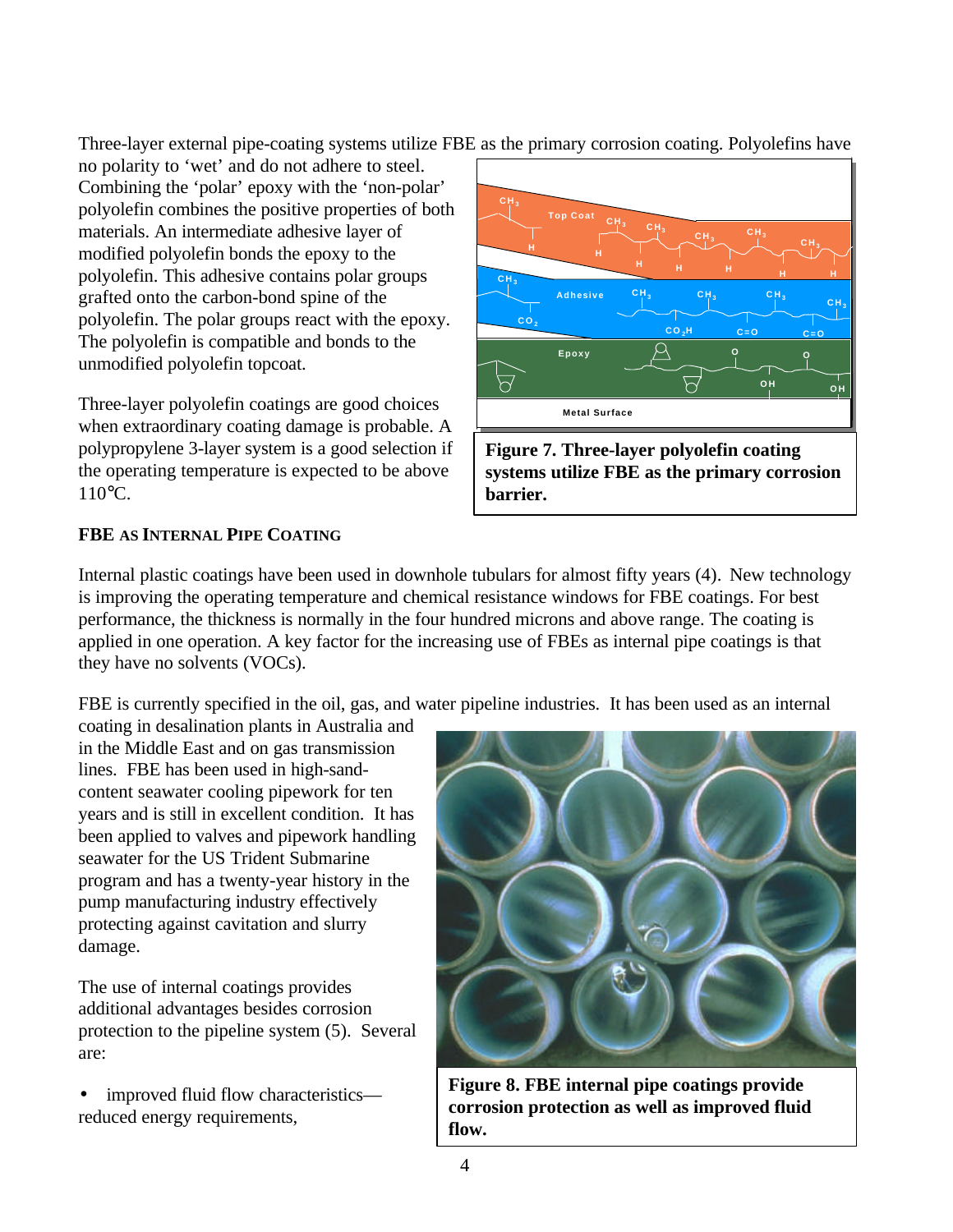- improved pipe inspection prior to installation,
- corrosion prevention during storage,
- easy pipeline cleaning and water disposal after hydrostatic testing.

There are reports of six to eighteen percent flow efficiency improvements when using FBE internal coated pipe as opposed to bare steel pipe (5). Using the six percent figure, on a thirteen-hundred kilometer, DN 750 pipeline with a discharge pressure of 6.6 million Pascals and a compressor station every one-hundred-thirty kilometers, the potential savings are over four million US dollars in compressor equipment cost and an annual energy savings of about a million dollars.

In the water industry, FBE provides a thin coating compared to concrete. This feature allows the use of smaller pipe sizes and reduced bulk and weight during handling and pipe installation. The smooth, hard coating provides reduced friction compared to uncoated or concrete-lined pipe. This translates to more efficient flow, reduced energy costs, and lower installed pump or compressor investment.

To be effective, an internal coating system must cover the entire inside of the pipeline, including the girthweld. Novel mechanical couplings are available to provide one-hundred-percent coverage across the joint. Coating equipment is also available to coat the internal girth weld with fusion-bonded epoxy.

Systems are available for a range of performance requirements from potable to water to the high  $H_2S$ and  $CO<sub>2</sub>$  chemical environments downhole tubing to coatings that resist wire-line damage.

### **FBE AS REBAR COATING**

Corrosion of steel in concrete has become one of the more costly problems in the world over the last twenty-five years (1). As an example, approximately half of the nearly six hundred thousand bridges in the US Federal Highway system have structural deficiencies or are functionally outmoded. According to US Federal Highway Administration (FHWA) estimates, a quarter of US bridge decks are badly

deteriorated. The widespread application of road-salt has caused expensive repairs often required within five to ten years.

It's a worldwide problem. Research indicates that the service life of buildings in the Arabian Gulf may be as short as five to fifteen years due to premature rebar corrosion. In some cases, rebar corrosion problems occur before construction is complete. In Japan, reinforced concrete bridges near the seashore show rapid deterioration within ten years of construction. Eleven viaducts in the UK built in 1972 began to decay within two years of construction due to the application of road deicing salt (2). Parking structures are the most vulnerable of all because



**Figure 9. Concrete structural damage occurs when the reinforcing steel corrodes.**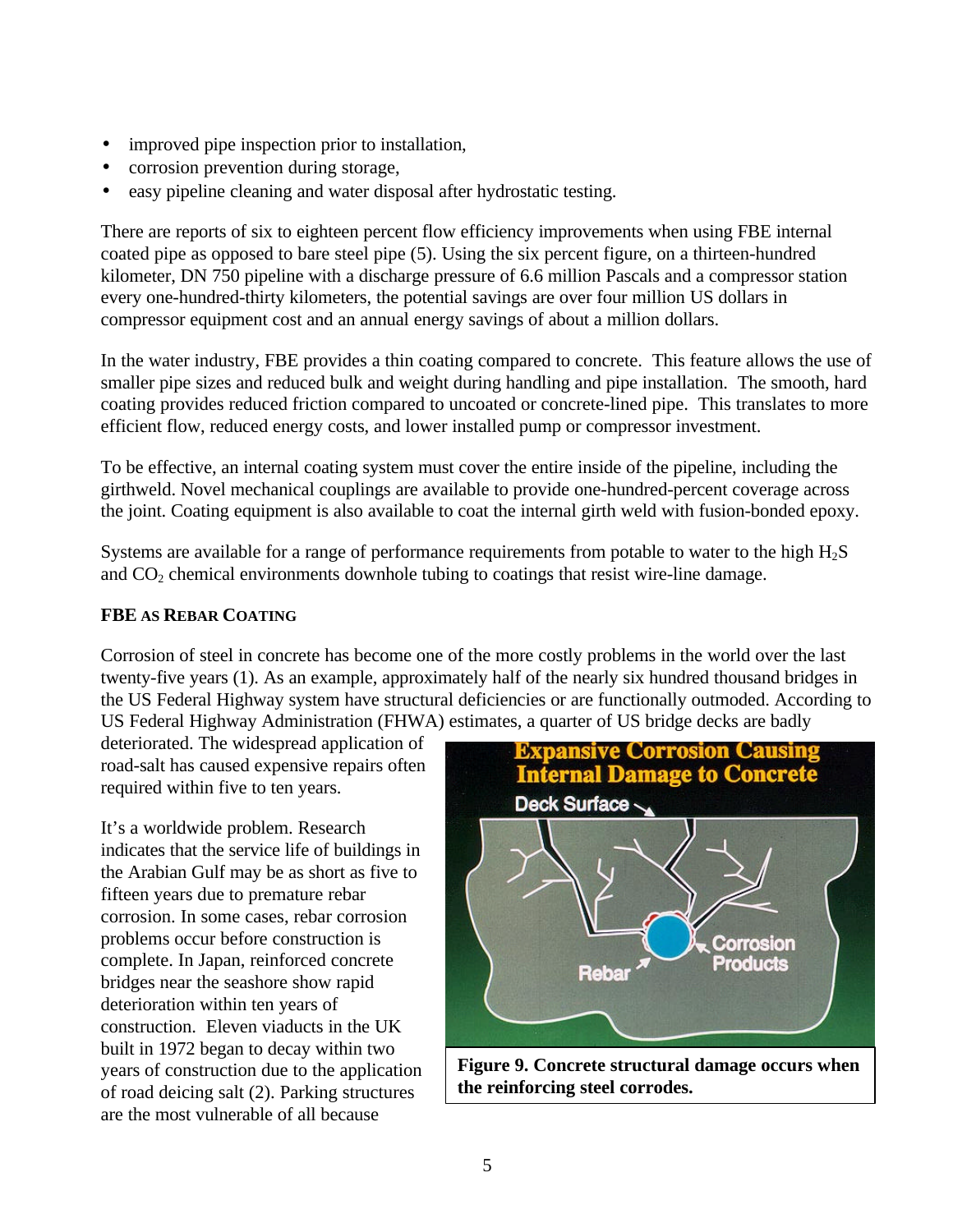automobiles bring in salt, but the deck is not rinsed by rain (3).

The corrosion problems discussed above are caused primarily by chloride-induced corrosion of steel in concrete. Chloride penetrates the concrete from sources such as road de-icing salts or sea exposure. It

can also be built in through the use of salt-contaminated aggregate, seawater in the concrete or chloride-based admixtures. Upon achieving a sufficiently large concentration, the chloride causes the depassivation and subsequent rapid corrosion of the steel. The resulting corrosion products occupy a much greater volume than the iron that they replace, and, as such, cause tremendous internal pressure within the concrete. This internal pressure, in turn, causes the concrete to crack and spall, allowing greater access of corrodents to the steel, further accelerating the deterioration of the structure (2).

Fusion bonded epoxy coated rebar (FBECR) has been in use in concrete structures for over twenty-five years. Evaluations of hundreds of structures in many different environments have shown that epoxy-coated rebar *is* performing to reduce the corrosion that damages concrete structures. Over the last ten years many studies have shown the way to provide even improved FBECR corrosion performance. These studies have resulted in significantly improved standards (6, 7) and application processes that should provide even better performance in the future.

FBECR is a sound choice if the reinforcing steel in the



**Figure 10. FBE coated rebar helps prevent corrosion and damage to concrete structures.**

concrete will be exposed to corrosive agents such as salt. Life cycle cost analyses produced by the Concrete Reinforcing Steel Institute (8) show FBECR is a cost-effective solution even if structure life is extended only 1-2 years.

#### Summary

Fusion-bonded epoxy coatings have a very successful track record for protecting pipelines and reinforcing steel against corrosion all over the world. These coatings have proven themselves from the highly aggressive environment of the Middle East region to the arctic. New coatings are now available as new technologies and new standards developed in the unending quest for improved lifetime benefits of corrosion control.